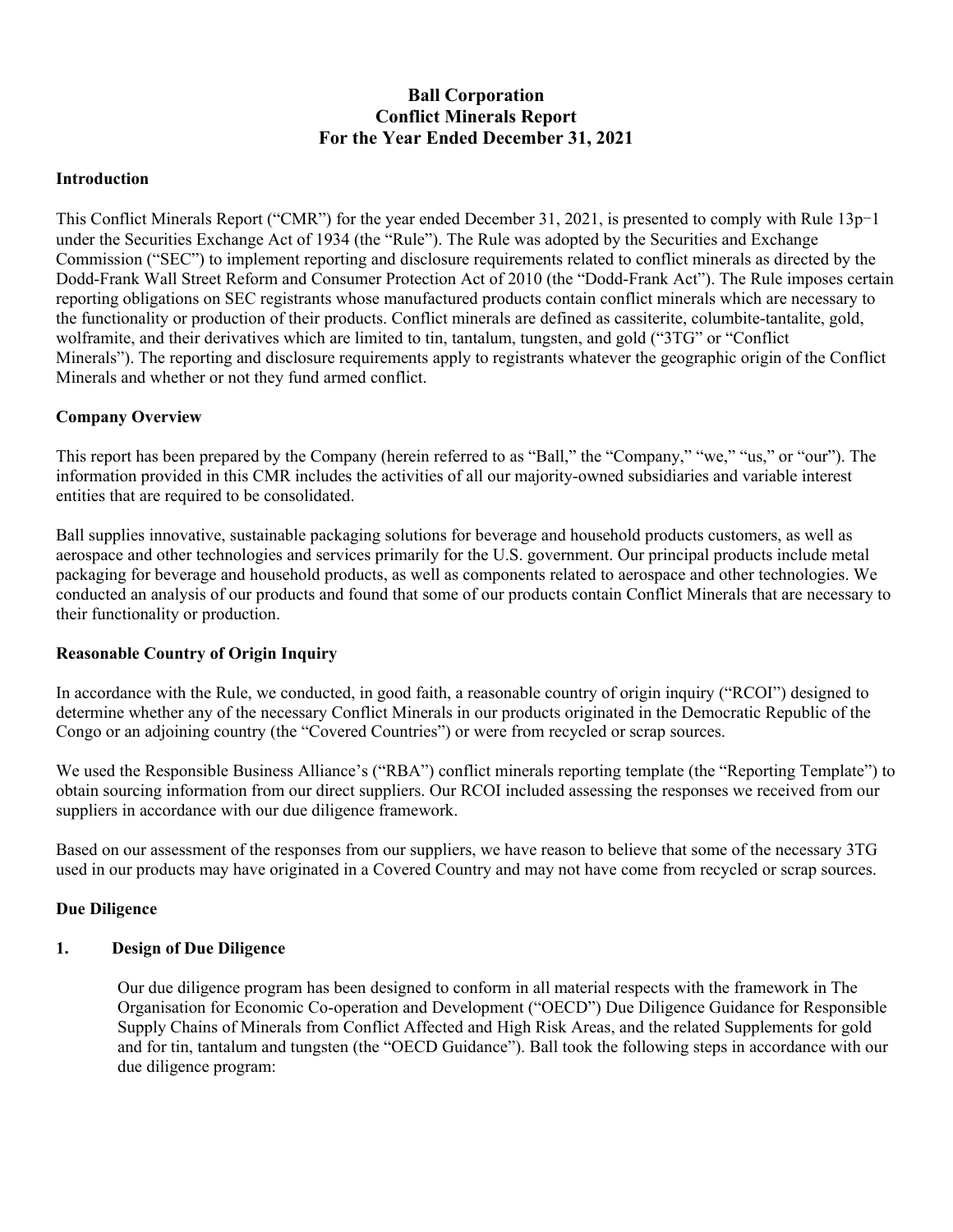#### **a. Establish Strong Company Management Systems**

The Company has adopted and made public a conflict minerals policy. Our policy can be found at [https://www.ball.com/getmedia/6a1a2097-4322-4d6e-8c52-eab13abae8d3/Conflict-Minerals-CP-03-](https://www.ball.com/getmedia/6a1a2097-4322-4d6e-8c52-eab13abae8d3/Conflict-Minerals-CP-03-025-001-30-Jul-2020.pdf) [025-001-30-Jul-2020.pdf.](https://www.ball.com/getmedia/6a1a2097-4322-4d6e-8c52-eab13abae8d3/Conflict-Minerals-CP-03-025-001-30-Jul-2020.pdf) This policy is made available to employees through an internal company portal, is publicly available on the Ball website, and is also disseminated to suppliers during our RCOI process. In addition to our conflict minerals policy, Ball has a Ball Business Ethics Code of Conduct ("The Code"), which outlines expected behaviors for all of our employees. The Code addresses Ball's commitment to compliance with all laws applicable to the way we do business and to social responsibility.

In order to strengthen engagement with suppliers, as part of establishing management systems, we have Supplier Guiding Principles, which are included as an exhibit to our form supplier agreements. The Supplier Guiding Principles, among other things, state our expectation that our suppliers will maintain ethical business practices, including compliance with laws related to human rights. We continued to include a Conflict Minerals certification as part of our form supplier agreements. Since many of our agreements are long-term, it will take several years for existing agreements to expire and for the Conflict Minerals certification to be included in all supplier agreements.

We utilized the Reporting Template as a tool to collect information from our suppliers regarding the smelters and refiners from which Conflict Minerals in materials and/or components that are supplied to us are derived. We also continue to engage our suppliers through follow-up to improve response quality pursuant to our due diligence program, which includes steps to review responses. Additionally, we work with a leading third party compliance company in order to more efficiently and effectively communicate with suppliers, collect information related to the source and origin of our products, and perform due diligence related to supply chain compliance.

Key management members and subject matter experts implement the due diligence program, including training new employees involved in the due diligence program and conducting Conflict Minerals Working Group meetings as deemed necessary. This group also implements procedures to review supplier responses, engage with suppliers and maintain records.

#### **b. Identify and Assess Risk in the Supply Chain**

We identified suppliers that potentially provide materials and/or components containing Conflict Minerals for our beverage or aerosol containers and the components manufactured by our aerospace division pursuant to the steps in our due diligence program.

In our efforts to determine the mine or location of origin of any Conflict Minerals in our supply chain with the greatest possible specificity, we sent in-scope suppliers the Reporting Template, requesting information pertaining to the source of Conflict Minerals in their materials and/or components, including the source of Conflict Minerals contained in any recycled or scrap materials. Responses were tracked, accompanying information or documentation was reviewed, and additional requests for information were sent, as deemed necessary. Follow-up through the third party advisor's compliance platform, through personal emails and phone calls, and otherwise, was performed pursuant to our due diligence program with non-responders and suppliers that provided incomplete responses, in an effort to obtain more detailed information. Any named smelters in the responses were reviewed against the Conformant Smelters and Refiners as part of the Responsible Minerals Assurance Process ("RMAP") list of conflict free smelters to confirm conflict-free status.

#### **c. Design and Implement a Strategy to Respond to Risks**

As described above, we utilize the Reporting Template to collect information from suppliers and identify risk. When a potential risk is identified, such as nonresponsive suppliers, incomplete Reporting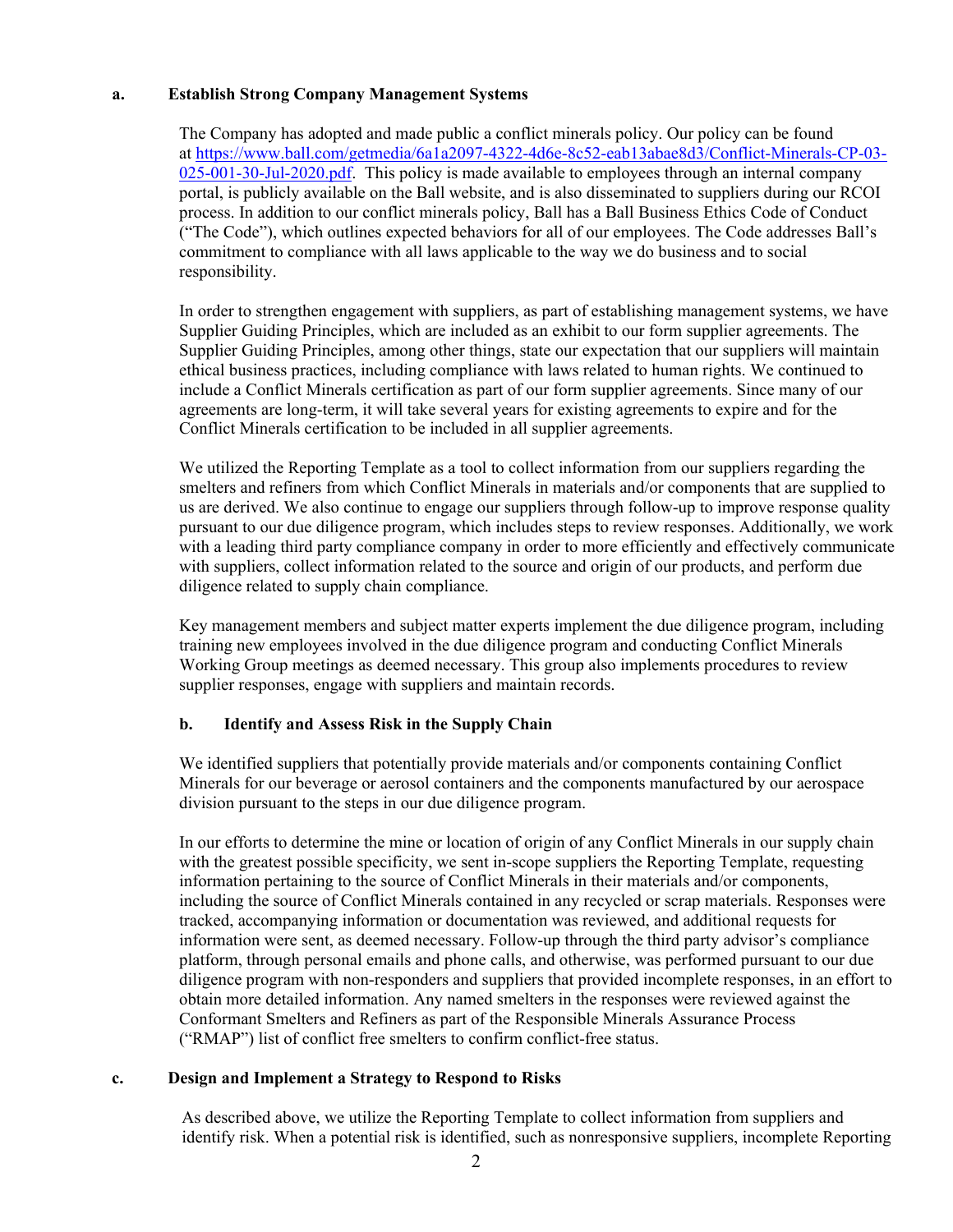Templates, or other potential risks, further inquiry takes place. The risk mitigation element of our due diligence program is dependent on the unique circumstances of any issues that may arise. Senior management members of the Conflict Minerals Working Group are advised of any situation where a potential risk is identified. We will also contact any of our suppliers found to be sourcing from the Covered Countries through noncertified smelters or potentially high-risk smelters, and potentially seek to establish an alternative source for Conflict Minerals.

#### **d. Carryout Independent Third-Party Audit of Supply Chain Due Diligence at Identified Points in the Supply Chain**

As part of our due diligence program, we rely on the information provided on the RMAP website and the third party compliance advisor's database to determine if the smelters disclosed by our suppliers are certified as conflict free.

## **e. Report on Supply Chain Due Diligence**

Our due diligence program includes filing our Form SD and CMR with the SEC on an annual basis, as well as making our CMR publicly available at [https://www.ball.com/getattachment/82f1e762-](https://www.ball.com/getattachment/82f1e762-7739-44d3-939c-ee8160d20f16/Ball-Conflict-Minerals_2022-Report-56081-1.pdf) [7739-44d3-939c-ee8160d20f16/Ball-Conflict-Minerals\\_2022-Report-56081-1.pdf](https://www.ball.com/getattachment/82f1e762-7739-44d3-939c-ee8160d20f16/Ball-Conflict-Minerals_2022-Report-56081-1.pdf) as required by the Rule.

#### **2. Supplier Survey Results**

#### *Inherent Limitation on Due Diligence Measures*

As a downstream purchaser of materials and components that may contain Conflict Minerals, Ball must necessarily rely, in good faith, on our direct suppliers to provide us with information about the source of Conflict Minerals contained in the materials and/or components supplied to us. We do not have direct relationships with 3TG smelters and refiners and do not perform or direct audits of these entities within our supply chain.

#### *Results*

As noted above, Ball supplies innovative, sustainable packaging solutions for beverage, food and household products customers, as well as aerospace and other technologies and services primarily for the U.S. government. The combined results of our due diligence are reported below:

We received responses from seventy-two percent (72%) of the suppliers surveyed. Eight percent (8%) of the suppliers that responded to our survey indicated in their responses that their products contained no 3TG; thus they were not in-scope. Twenty-eight (28%) of the suppliers surveyed did not respond to our initial survey request or the additional follow-up we conducted pursuant to our due diligence program.

#### **3. Description of Products, Facilities Used and Country of Origin of Necessary Conflict Minerals**

Ball is a manufacturer of metal packaging products as well as aerospace hardware, which are produced in a network of manufacturing facilities around the world. Our aerospace hardware includes electronic components that contain tantalum, tin, tungsten and gold.

We have identified five hundred eight (508) smelters from our combined business. This smelter information is provided in Exhibit A. Sixty-nine (69) smelters listed were not certified as conflict free under the RMAP as of the time we reviewed the RMAP list of certified conflict free smelters when our due diligence program was performed. It should be noted that, pursuant to RMAP rules and the certification process thereunder, some smelters may not have been compliant for the whole year, some may have failed their re-audit since our due diligence was performed and may be in the process of addressing relevant issues, or some smelters may have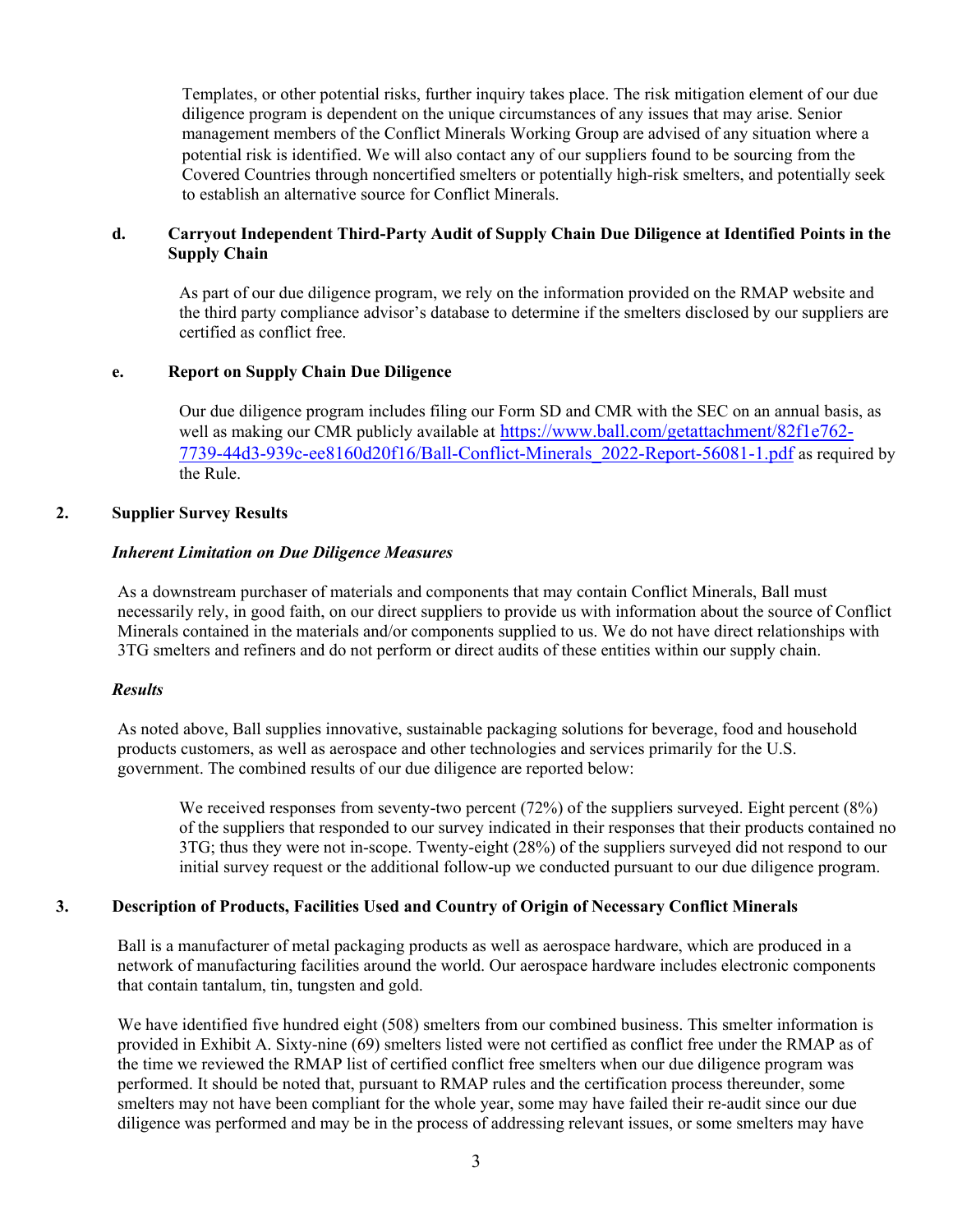expired certifications since our due diligence was performed and a re-audit may or may not currently be in process. Eighteen (18) smelters on our list are "active" smelters, meaning they have not yet completed their first audit so it is not yet known if they are compliant or not.

### **4. Steps to be Taken to Mitigate Risk**

We intend to continue to take the following steps to improve due diligence conducted regarding Conflict Minerals to further mitigate any risk that the necessary Conflict Minerals in our products could benefit armed groups in the Covered Countries:

- a. We will continue to review our due diligence process to ensure all relevant suppliers are sent the Reporting Template, that information is adequately collected and reviewed, appropriate follow-up measures are taken, and that any documentation is centrally collected and maintained.
- b. We will continue tracking communication with suppliers, including through a compliance platform, to attempt to increase the response rate and improve the content and accuracy of the supplier Reporting Template responses.
- c. We will attempt to engage any of our suppliers found to be supplying us with 3TG from Covered Countries that support conflict to establish an alternative source of 3TG that does not support such conflict.
- d. We will continue to include a Conflict Minerals clause in new supplier contracts.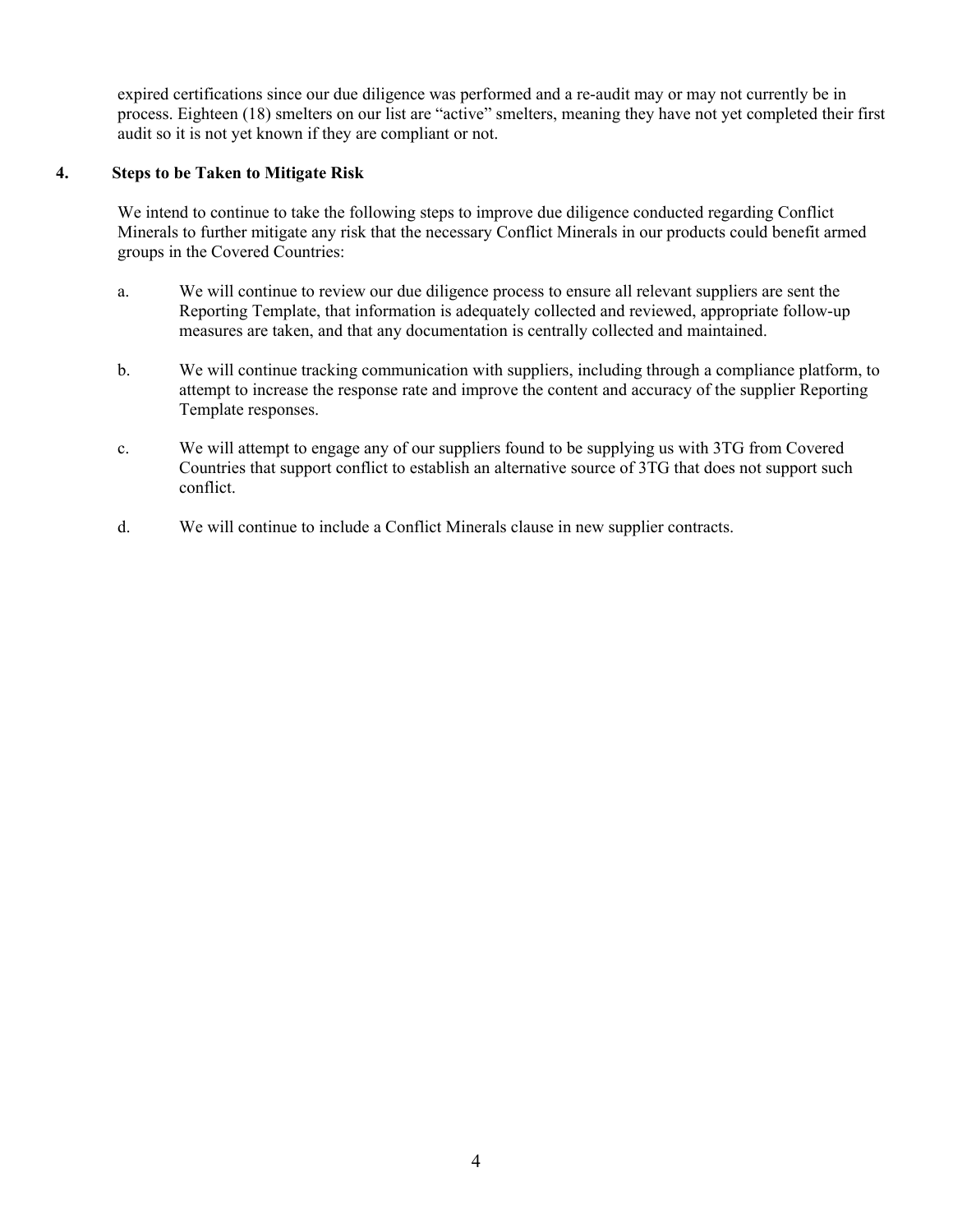# **Exhibit A**

| Metal $(*)$ | <b>Smelter Name (*)</b>                                         | <b>Facility Location (*)</b> | Compliant            |
|-------------|-----------------------------------------------------------------|------------------------------|----------------------|
| Gold        | L'Orfebre S.A.                                                  | Andorra                      | Yes                  |
| Gold        | Morris and Watson Gold Coast                                    | Australia                    | Yes                  |
| Gold        | Rio Tinto Group                                                 | Australia                    | Yes                  |
| Gold        | Western Australian Mint (T/a The Perth Mint)                    | Australia                    | Yes                  |
| Gold        | Ogussa Osterreichische Gold- und Silber-Scheideanstalt GmbH     | Austria                      | Yes                  |
| Gold        | <b>Industrial Refining Company</b>                              | Belgium                      | No                   |
| Gold        | Umicore S.A. Business Unit Precious Metals Refining             | Belgium                      | Yes                  |
| Gold        | Value Trading                                                   | Belgium                      | Yes                  |
| Gold        | AngloGold Ashanti Corrego do Sitio Mineracao                    | <b>Brazil</b>                | Yes                  |
| Gold        | Marsam Metals                                                   | <b>Brazil</b>                | Yes                  |
| Gold        | Umicore Brasil Ltda.                                            | <b>Brazil</b>                | Yes                  |
| Gold        | Asahi Refining Canada Ltd.                                      | Canada                       | Yes                  |
| Gold        | CCR Refinery - Glencore Canada Corporation                      | Canada                       | Yes                  |
| Gold        | Royal Canadian Mint                                             | Canada                       | Yes                  |
| Gold        | Planta Recuperadora de Metales SpA                              | Chile                        | Yes                  |
| Gold        | Daye Non-Ferrous Metals Mining Ltd.                             | China                        | Yes                  |
| Gold        | Gold Refinery of Zijin Mining Group Co., Ltd.                   | China                        | Yes                  |
| Gold        | Great Wall Precious Metals Co., Ltd. of CBPM                    | China                        | No                   |
| Gold        | Guangdong Hua Jian Trade Co., Ltd.                              | China                        | Yes                  |
| Gold        | Guangdong Jinding Gold Limited                                  | China                        | No                   |
| Gold        | GUANGDONG JINXIAN GAOXIN CAI LIAO GONG SI                       | China                        | Yes                  |
| Gold        | Guoda Safina High-Tech Environmental Refinery Co., Ltd.         | China                        | No                   |
| Gold        | Hang Seng Technology                                            | China                        | Yes                  |
| Gold        | Hangzhou Fuchunjiang Smelting Co., Ltd.                         | China                        | No                   |
| Gold        | Henan Yuguang Gold & Lead Co., Ltd.                             | China                        | Yes                  |
| Gold        | Heraeus Metals Hong Kong Ltd.                                   | China                        | $\operatorname{Yes}$ |
| Gold        | Hetai Gold Mineral Guangdong Co., Ltd.                          | China                        | Yes                  |
| Gold        | Hop Hing electroplating factory Zhejiang                        | China                        | Yes                  |
| Gold        | Hunan Guiyang yinxing Nonferrous Smelting Co., Ltd.             | China                        | No                   |
| Gold        | Hung Cheong Metal Manufacturing Limited                         | China                        | Yes                  |
| Gold        | Inner Mongolia Qiankun Gold and Silver Refinery Share Co., Ltd. | China                        | Yes                  |
| Gold        | Jiangxi Copper Co., Ltd.                                        | China                        | Yes                  |
| Gold        | Jin Jinyin Refining Co., Ltd.                                   | China                        | Yes                  |
| Gold        | Jinlong Copper Co., Ltd.                                        | China                        | Yes                  |
| Gold        | Lingbao Gold Co., Ltd.                                          | China                        | No                   |
| Gold        | Lingbao Jinyuan Tonghui Refinery Co., Ltd.                      | China                        | No                   |
| Gold        | Luoyang Zijin Yinhui Gold Refinery Co., Ltd.                    | China                        | No                   |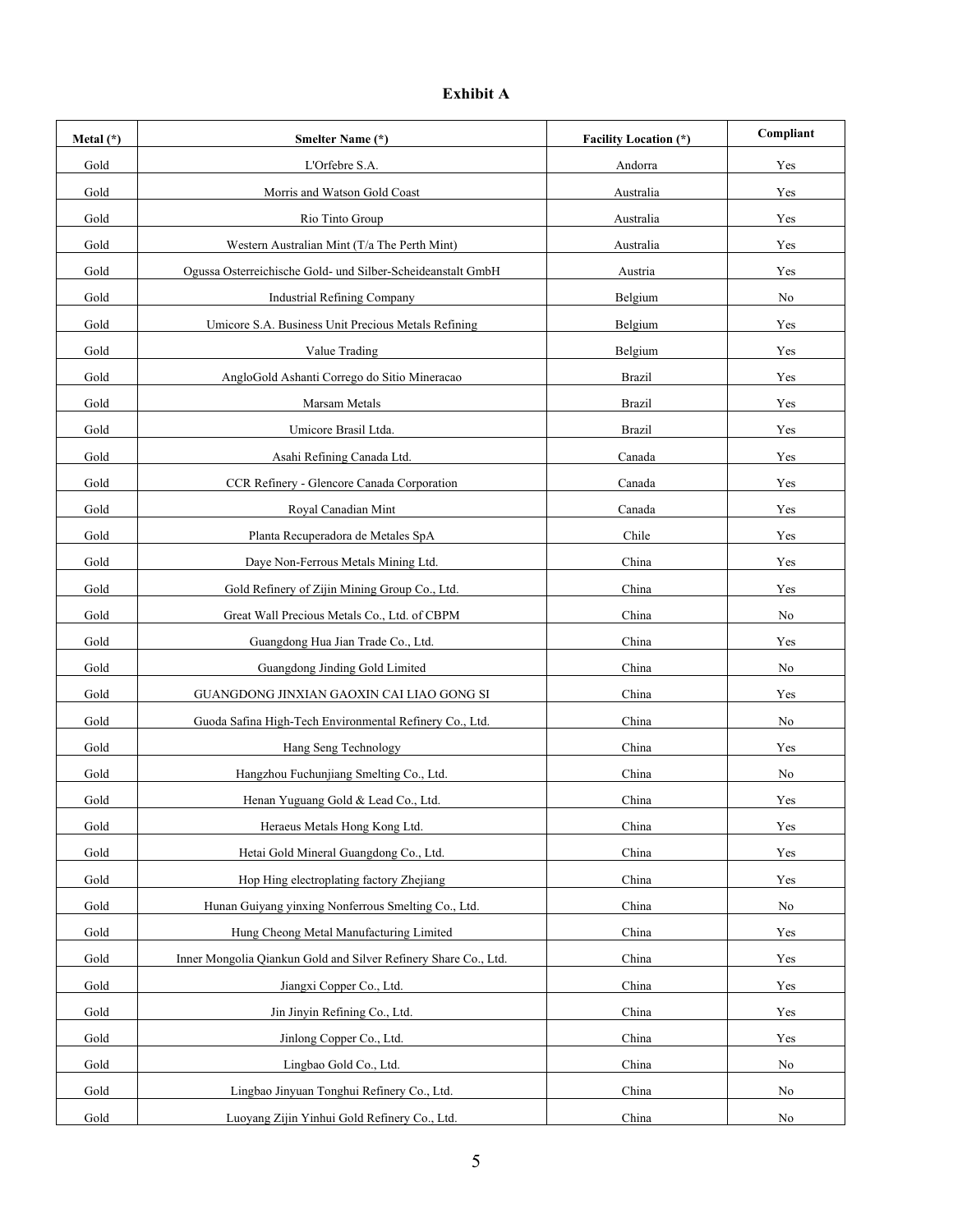| Gold | Metalor Technologies (Hong Kong) Ltd.                   | China    | Yes |
|------|---------------------------------------------------------|----------|-----|
| Gold | Metalor Technologies (Suzhou) Ltd.                      | China    | Yes |
| Gold | Penglai Penggang Gold Industry Co., Ltd.                | China    | No  |
| Gold | Realized the Enterprise Co., Ltd.                       | China    | Yes |
| Gold | Refinery of Seemine Gold Co., Ltd.                      | China    | No  |
| Gold | Shan Dong Huangjin                                      | China    | Yes |
| Gold | Shandon Jin Jinyin Refining Limited                     | China    | Yes |
| Gold | Shandong Hengbang Smelter Co., Ltd.                     | China    | Yes |
| Gold | Shandong Humon Smelting Co., Ltd.                       | China    | No  |
| Gold | Shandong penglai gold smelter                           | China    | Yes |
| Gold | Shandong Tiancheng Biological Gold Industrial Co., Ltd. | China    | No  |
| Gold | Shandong Yanggu Xiangguang Co., Ltd.                    | China    | Yes |
| Gold | Shandong Zhaojin Gold & Silver Refinery Co., Ltd.       | China    | Yes |
| Gold | Shenzhen Heng Zhong Industry Co., Ltd.                  | China    | Yes |
| Gold | Shenzhen Zhonghenglong Real Industry Co., Ltd.          | China    | No  |
| Gold | Sichuan Tianze Precious Metals Co., Ltd.                | China    | Yes |
| Gold | Sino-Platinum Metals Co., Ltd.                          | China    | Yes |
| Gold | Super Dragon Technology Co., Ltd.                       | China    | No  |
| Gold | SuZhou ShenChuang recycling Ltd.                        | China    | Yes |
| Gold | The Refinery of Shandong Gold Mining Co., Ltd.          | China    | Yes |
| Gold | Tongling Nonferrous Metals Group Co., Ltd.              | China    | No  |
| Gold | Viagra Di precious metals (Zhaoyuan) Co., Ltd.          | China    | Yes |
| Gold | <b>WANG TING</b>                                        | China    | Yes |
| Gold | <b>Wuzhong Group</b>                                    | China    | Yes |
| Gold | Xiamen JInbo Metal Co., Ltd.                            | China    | Yes |
| Gold | Yunnan Copper Industry Co., Ltd.                        | China    | No  |
| Gold | Yunnan Gold Mining Group Co., Ltd. (YGMG)               | China    | Yes |
| Gold | Zhaojun Maifu                                           | China    | Yes |
| Gold | Zhe Jiang Guang Yuan Noble Metal Smelting Factory       | China    | Yes |
| Gold | Zhongkuang Gold Industry Co., Ltd.                      | China    | Yes |
| Gold | Zhongshan Hyper-Toxic Substance Monopolized Co., Ltd.   | China    | Yes |
| Gold | Zhongshan Poison Material Proprietary Co., Ltd.         | China    | Yes |
| Gold | Zhongyuan Gold Smelter of Zhongjin Gold Corporation     | China    | Yes |
| Gold | Zhuhai toxic materials Monopoly Ltd.                    | China    | Yes |
| Gold | Zhuzhou Smelting Group Co., Ltd                         | China    | Yes |
| Gold | C.I Metales Procesados Industriales SAS                 | Colombia | Yes |
| Gold | Sancus ZFS (L'Orfebre, SA)                              | Colombia | Yes |
| Gold | SAFINA A.S.                                             | Czechia  | Yes |
| Gold | <b>SAAMP</b>                                            | France   | Yes |
| Gold | WEEEREFINING                                            | France   | Yes |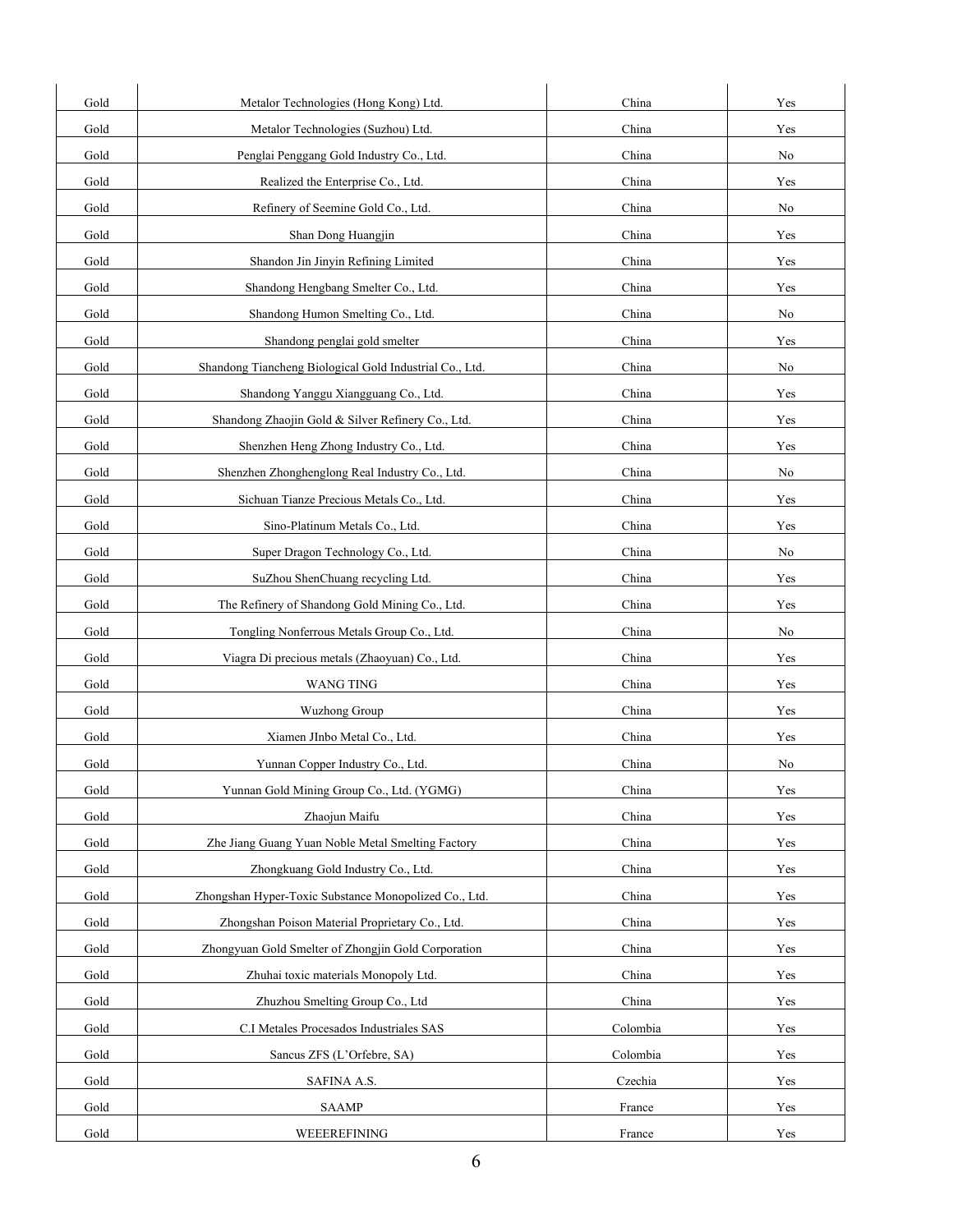| Gold | Allgemeine Gold-und Silberscheideanstalt A.G. | Germany   | Yes                  |
|------|-----------------------------------------------|-----------|----------------------|
| Gold | Aurubis AG                                    | Germany   | Yes                  |
| Gold | Bauer Walser AG                               | Germany   | Yes                  |
| Gold | C. Hafner GmbH + Co. KG                       | Germany   | Yes                  |
| Gold | Degussa Sonne / Mond Goldhandel GmbH          | Germany   | No                   |
| Gold | DODUCO Contacts and Refining GmbH             | Germany   | Yes                  |
| Gold | Heimerle + Meule GmbH                         | Germany   | Yes                  |
| Gold | Heraeus Precious Metals GmbH & Co. KG         | Germany   | Yes                  |
| Gold | SAXONIA Edelmetalle GmbH                      | Germany   | Yes                  |
| Gold | WIELAND Edelmetalle GmbH                      | Germany   | Yes                  |
| Gold | Gold Coast Refinery                           | Ghana     | No                   |
| Gold | Augmont Enterprises Private Limited           | India     | Yes                  |
| Gold | <b>Bangalore Refinery</b>                     | India     | Yes                  |
| Gold | CGR Metalloys Pvt Ltd.                        | India     | No                   |
| Gold | Emerald Jewel Industry India Limited (Unit 1) | India     | Yes                  |
| Gold | Emerald Jewel Industry India Limited (Unit 2) | India     | Yes                  |
| Gold | Emerald Jewel Industry India Limited (Unit 3) | India     | Yes                  |
| Gold | Emerald Jewel Industry India Limited (Unit 4) | India     | Yes                  |
| Gold | GCC Gujrat Gold Centre Pvt. Ltd.              | India     | Yes                  |
| Gold | JALAN & Company                               | India     | No                   |
| Gold | Kundan Care Products Ltd.                     | India     | Yes                  |
| Gold | MD Overseas                                   | India     | Yes                  |
| Gold | MMTC-PAMP India Pvt., Ltd.                    | India     | Yes                  |
| Gold | Sai Refinery                                  | India     | No                   |
| Gold | Shirpur Gold Refinery Ltd.                    | India     | No                   |
| Gold | Sovereign Metals                              | India     | No                   |
| Gold | PT Aneka Tambang (Persero) Tbk                | Indonesia | Yes                  |
| Gold | 8853 S.p.A.                                   | Italy     | Yes                  |
| Gold | Chimet S.p.A.                                 | Italy     | Yes                  |
| Gold | Faggi Enrico S.p.A.                           | Italy     | Yes                  |
| Gold | Italpreziosi                                  | Italy     | Yes                  |
| Gold | Safimet S.p.A                                 | Italy     | Yes                  |
| Gold | T.C.A S.p.A                                   | Italy     | $\operatorname{Yes}$ |
| Gold | Aida Chemical Industries Co., Ltd.            | Japan     | Yes                  |
| Gold | Asahi Pretec Corp.                            | Japan     | Yes                  |
| Gold | Asaka Riken Co., Ltd.                         | Japan     | Yes                  |
| Gold | Chugai Mining                                 | Japan     | Yes                  |
| Gold | Eco-System Recycling Co., Ltd. East Plant     | Japan     | Yes                  |
| Gold | Eco-System Recycling Co., Ltd. North Plant    | Japan     | Yes                  |
| Gold | Eco-System Recycling Co., Ltd. West Plant     | Japan     | Yes                  |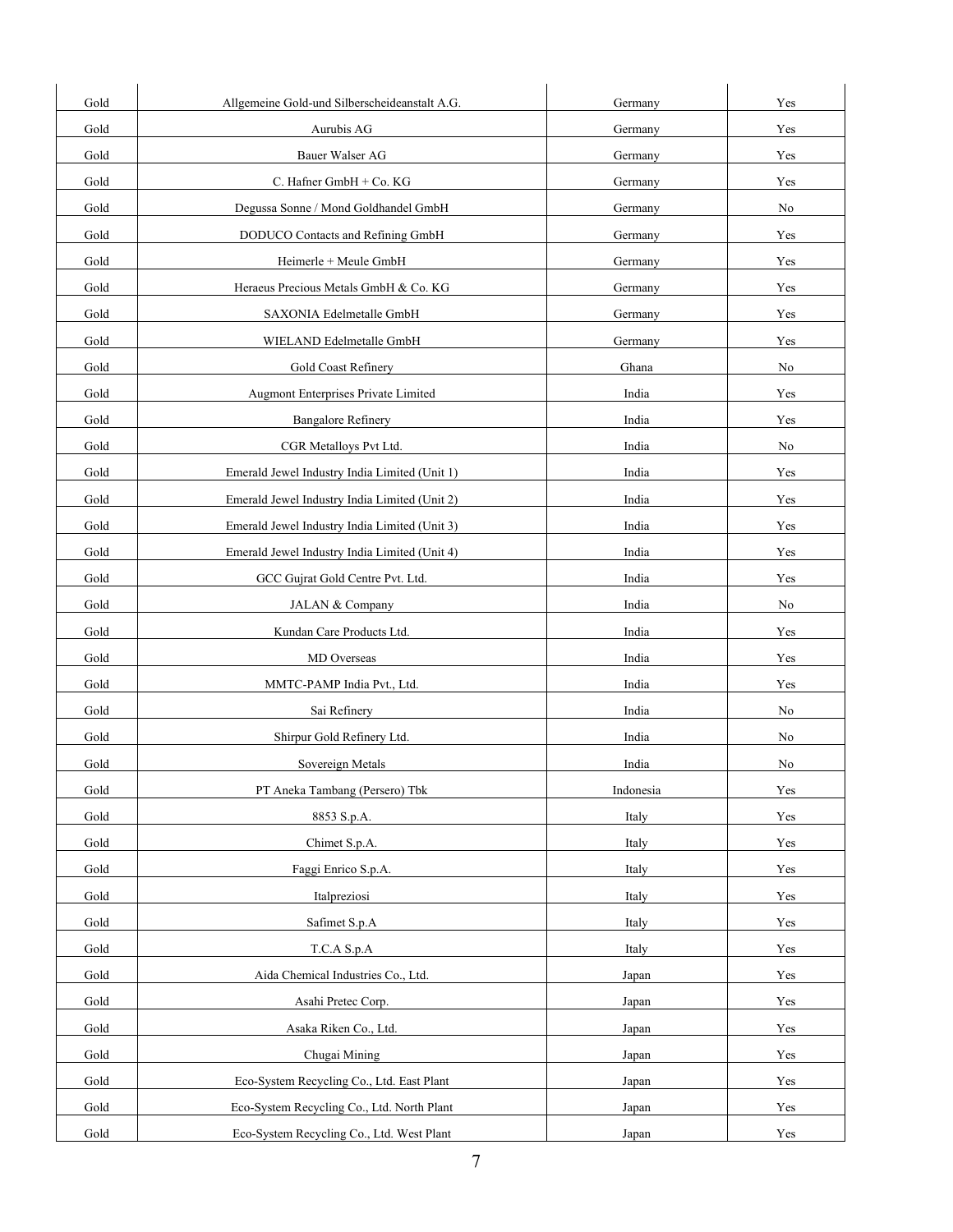| Gold | Ishifuku Metal Industry Co., Ltd.                                    | Japan              | Yes                  |
|------|----------------------------------------------------------------------|--------------------|----------------------|
| Gold | Japan Mint                                                           | Japan              | Yes                  |
| Gold | JX Nippon Mining & Metals Co., Ltd.                                  | Japan              | Yes                  |
| Gold | Kojima Chemicals Co., Ltd.                                           | Japan              | Yes                  |
| Gold | Kosak Seiren                                                         | Japan              | Yes                  |
| Gold | Matsuda Sangyo Co., Ltd.                                             | Japan              | Yes                  |
| Gold | Nihon Material Co., Ltd.                                             | Japan              | Yes                  |
| Gold | Nihon Superior Co., Ltd.                                             | Japan              | Yes                  |
| Gold | Nohon Material Corporation                                           | Japan              | Yes                  |
| Gold | Ohura Precious Metal Industry Co., Ltd.                              | Japan              | Yes                  |
| Gold | Sumitomo Metal Mining Co., Ltd.                                      | Japan              | Yes                  |
| Gold | Tanaka Kikinzoku Kogyo K.K.                                          | Japan              | Yes                  |
| Gold | Tokuriki Honten Co., Ltd.                                            | Japan              | Yes                  |
| Gold | Yamakin Co., Ltd.                                                    | Japan              | Yes                  |
| Gold | Yamato Denki Ind. Co., Ltd.                                          | Japan              | Yes                  |
| Gold | Yokohama Metal Co., Ltd.                                             | Japan              | Yes                  |
| Gold | Kazakhmys Smelting LLC                                               | Kazakhstan         | Yes                  |
| Gold | Kazzinc                                                              | Kazakhstan         | Yes                  |
| Gold | TOO Tau-Ken-Altyn                                                    | Kazakhstan         | Yes                  |
| Gold | Daejin Indus Co., Ltd.                                               | Korea, Republic Of | Yes                  |
| Gold | DS PRETECH Co., Ltd.                                                 | Korea, Republic Of | Yes                  |
| Gold | DSC (Do Sung Corporation)                                            | Korea, Republic Of | Yes                  |
| Gold | HwaSeong CJ CO., LTD.                                                | Korea, Republic Of | No                   |
| Gold | Korea Metal Co., Ltd.                                                | Korea, Republic Of | Yes                  |
| Gold | Korea Zinc Co., Ltd.                                                 | Korea, Republic Of | Yes                  |
| Gold | LS-NIKKO Copper Inc.                                                 | Korea, Republic Of | Yes                  |
| Gold | LT Metal Ltd.                                                        | Korea, Republic Of | Yes                  |
| Gold | NH Recytech Company                                                  | Korea, Republic Of | Yes                  |
| Gold | Samduck Precious Metals                                              | Korea, Republic Of | Yes                  |
| Gold | Samwon Metals Corp.                                                  | Korea, Republic Of | $\rm No$             |
| Gold | SungEel HiMetal Co., Ltd.                                            | Korea, Republic Of | Yes                  |
| Gold | Torecom                                                              | Korea, Republic Of | Yes                  |
| Gold | Kyrgyzaltyn JSC                                                      | Kyrgyzstan         | No                   |
| Gold | State Research Institute Center for Physical Sciences and Technology | Lithuania          | No                   |
| Gold | Modeltech Sdn Bhd                                                    | Malaysia           | No                   |
| Gold | Sellem Industries Ltd.                                               | Mauritania         | $\rm No$             |
| Gold | Caridad                                                              | Mexico             | No                   |
| Gold | Metalurgica Met-Mex Penoles S.A. De C.V.                             | Mexico             | $\operatorname{Yes}$ |
| Gold | REMONDIS PMR B.V.                                                    | Netherlands        | Yes                  |
| Gold | Schone Edelmetaal B.V.                                               | Netherlands        | Yes                  |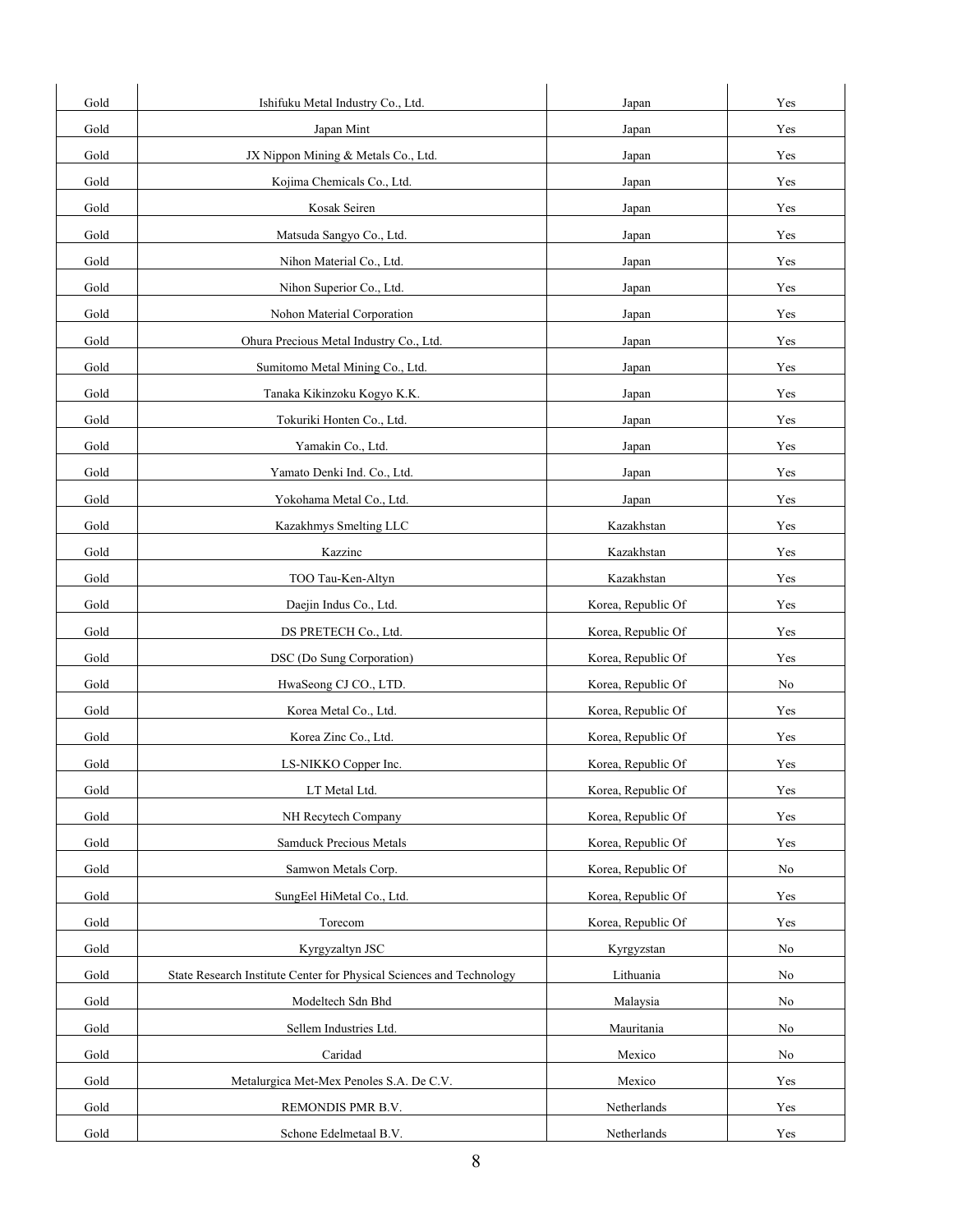| Gold | Morris and Watson                                                              | New Zealand               | Yes |
|------|--------------------------------------------------------------------------------|---------------------------|-----|
| Gold | K.A. Rasmussen                                                                 | Norway                    | No  |
| Gold | Bangko Sentral ng Pilipinas (Central Bank of the Philippines)                  | Philippines               | Yes |
| Gold | KGHM Polska Miedz Spolka Akcyjna                                               | Poland                    | Yes |
| Gold | JSC Ekaterinburg Non-Ferrous Metal Processing Plant                            | Russian Federation        | No  |
| Gold | <b>JSC</b> Uralelectromed                                                      | <b>Russian Federation</b> | No  |
| Gold | Kyshtym Copper-Electrolytic Plant ZAO                                          | <b>Russian Federation</b> | No  |
| Gold | Moscow Special Alloys Processing Plant                                         | Russian Federation        | No  |
| Gold | OJSC "The Gulidov Krasnoyarsk Non-Ferrous Metals Plant" (OJSC<br>Krastsvetmet) | Russian Federation        | No  |
| Gold | <b>OJSC Novosibirsk Refinery</b>                                               | Russian Federation        | No  |
| Gold | Prioksky Plant of Non-Ferrous Metals                                           | Russian Federation        | No  |
| Gold | SOE Shyolkovsky Factory of Secondary Precious Metals                           | Russian Federation        | No  |
| Gold | L'azurde Company For Jewelry                                                   | Saudi Arabia              | No  |
| Gold | Metalor Technologies (Singapore) Pte., Ltd.                                    | Singapore                 | Yes |
| Gold | AU Traders and Refiners                                                        | South Africa              | No  |
| Gold | Metal Concentrators SA (Pty) Ltd.                                              | South Africa              | Yes |
| Gold | Rand Refinery (Pty) Ltd.                                                       | South Africa              | Yes |
| Gold | SEMPSA Joyeria Plateria S.A.                                                   | Spain                     | Yes |
| Gold | Sudan Gold Refinery                                                            | Sudan                     | No  |
| Gold | Boliden AB                                                                     | Sweden                    | Yes |
| Gold | Argor-Heraeus S.A.                                                             | Switzerland               | Yes |
| Gold | Cendres + Metaux S.A.                                                          | Switzerland               | Yes |
| Gold | Metalor Technologies S.A.                                                      | Switzerland               | Yes |
| Gold | PAMP S.A.                                                                      | Switzerland               | Yes |
| Gold | PX Precinox S.A.                                                               | Switzerland               | Yes |
| Gold | Valcambi S.A.                                                                  | Switzerland               | Yes |
| Gold | Singway Technology Co., Ltd.                                                   | Taiwan, Province Of China | Yes |
| Gold | Solar Applied Materials Technology Corp.                                       | Taiwan, Province Of China | Yes |
| Gold | Suntain Co., Ltd.                                                              | Taiwan, Province Of China | Yes |
| Gold | TAIWAN TOTAI CO., LTD.                                                         | Taiwan, Province Of China | Yes |
| Gold | Tsai Brother industries                                                        | Taiwan, Province Of China | Yes |
| Gold | Umicore Precious Metals Thailand                                               | Thailand                  | Yes |
| Gold | Atasay Kuyumculuk Sanayi Ve Ticaret A.S.                                       | Turkey                    | No  |
| Gold | Istanbul Gold Refinery                                                         | Turkey                    | Yes |
| Gold | Nadir Metal Rafineri San. Ve Tic. A.S.                                         | Turkey                    | Yes |
| Gold | African Gold Refinery                                                          | Uganda                    | No  |
| Gold | Al Etihad Gold Refinery DMCC                                                   | United Arab Emirates      | Yes |
| Gold | Al Ghaith Gold                                                                 | United Arab Emirates      | Yes |
| Gold | <b>ARY Aurum Plus</b>                                                          | United Arab Emirates      | Yes |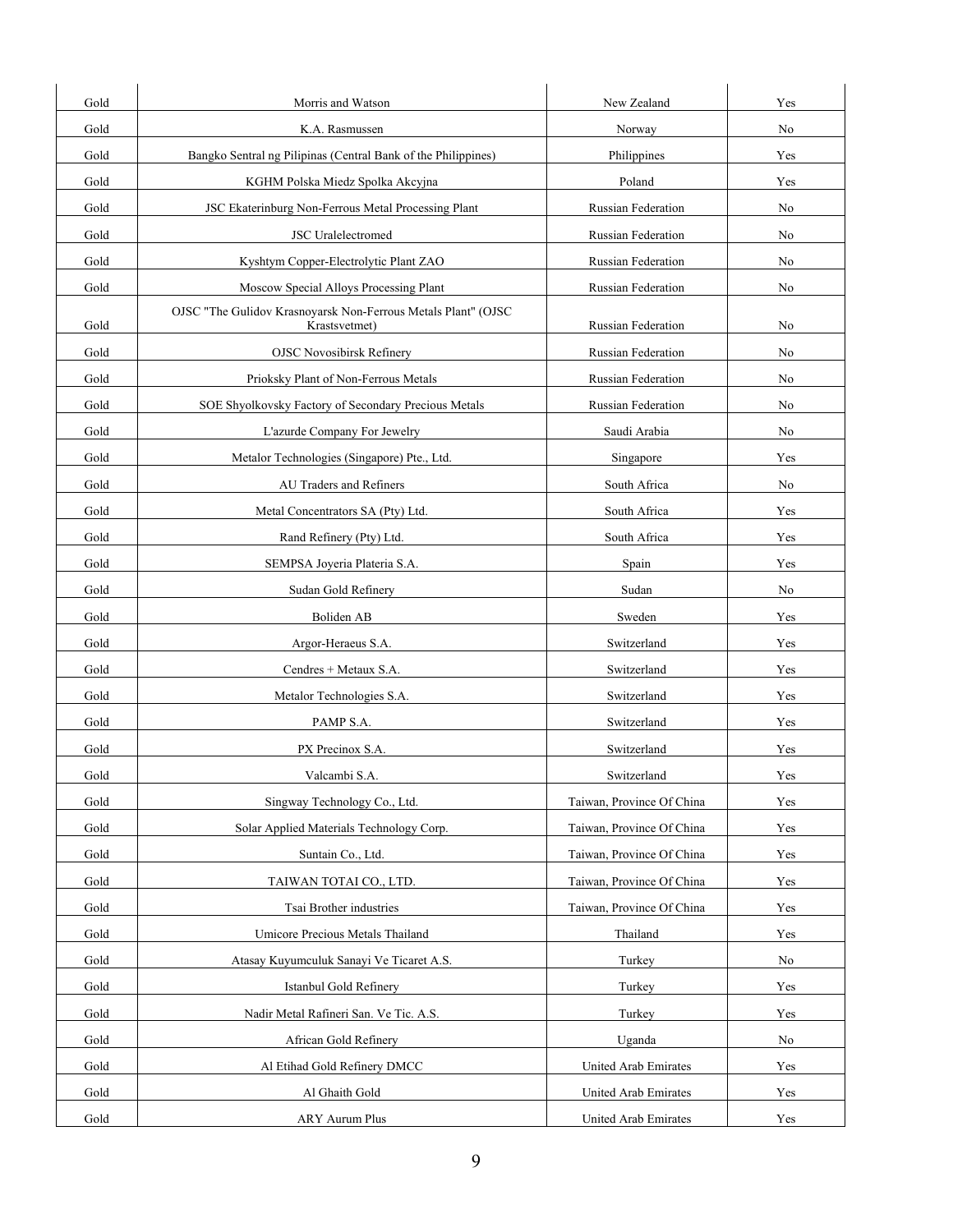| Gold     | Dijllah Gold Refinery FZC                         | United Arab Emirates        | No  |
|----------|---------------------------------------------------|-----------------------------|-----|
| Gold     | Emirates Gold DMCC                                | <b>United Arab Emirates</b> | Yes |
| Gold     | Fujairah Gold FZC                                 | United Arab Emirates        | No  |
| Gold     | <b>International Precious Metal Refiners</b>      | <b>United Arab Emirates</b> | Yes |
| Gold     | Kaloti Precious Metals                            | United Arab Emirates        | No  |
| Gold     | Abington Reldan Metals, LLC                       | United States Of America    | Yes |
| Gold     | <b>Advanced Chemical Company</b>                  | United States Of America    | Yes |
| Gold     | Alexy Metals                                      | United States Of America    | Yes |
| Gold     | Asahi Refining USA Inc.                           | United States Of America    | Yes |
| Gold     | AURA-II                                           | United States Of America    | Yes |
| Gold     | Elemetal Refining, LLC                            | United States Of America    | Yes |
| Gold     | Geib Refining Corporation                         | United States Of America    | Yes |
| Gold     | Kennecott Utah Copper LLC                         | United States Of America    | Yes |
| Gold     | Materion                                          | United States Of America    | Yes |
| Gold     | Metallix Refining Inc.                            | United States Of America    | Yes |
| Gold     | Metalor USA Refining Corporation                  | United States Of America    | Yes |
| Gold     | Pease & Curren                                    | United States Of America    | No  |
| Gold     | QG Refining, LLC                                  | United States Of America    | No  |
| Gold     | Republic Metals Corporation                       | United States Of America    | Yes |
| Gold     | Sabin Metal Corp.                                 | United States Of America    | No  |
| Gold     | So Accurate Group, Inc.                           | United States Of America    | Yes |
| Gold     | United Precious Metal Refining, Inc.              | United States Of America    | Yes |
| Gold     | Almalyk Mining and Metallurgical Complex (AMMC)   | Uzbekistan                  | Yes |
| Gold     | Navoi Mining and Metallurgical Combinat           | Uzbekistan                  | Yes |
| Gold     | Universal Precious Metals Refining Zambia         | Zambia                      | Yes |
| Gold     | Fidelity Printers and Refiners Ltd.               | Zimbabwe                    | No  |
| Gold     | Nyrstar Metals                                    |                             | Yes |
| Gold     | Precious Metals Sales Corp.                       |                             | Yes |
| Tantalum | Plansee SE                                        | Austria                     | Yes |
| Tantalum | LSM Brasil S.A.                                   | <b>Brazil</b>               | Yes |
| Tantalum | Changsha South Tantalum Niobium Co., Ltd.         | China                       | Yes |
| Tantalum | Duoluoshan                                        | China                       | Yes |
| Tantalum | F&X Electro-Materials Ltd.                        | China                       | Yes |
| Tantalum | FIR Metals & Resource Ltd.                        | China                       | Yes |
| Tantalum | Guangdong Rising Rare Metals-EO Materials Ltd.    | China                       | Yes |
| Tantalum | Guangdong Zhiyuan New Material Co., Ltd.          | China                       | Yes |
| Tantalum | Hengyang King Xing Lifeng New Materials Co., Ltd. | China                       | Yes |
| Tantalum | Jiangxi Dinghai Tantalum & Niobium Co., Ltd.      | China                       | Yes |
| Tantalum | Jiangxi Tuohong New Raw Material                  | China                       | Yes |
| Tantalum | Jiujiang Janny New Material Co., Ltd.             | China                       | Yes |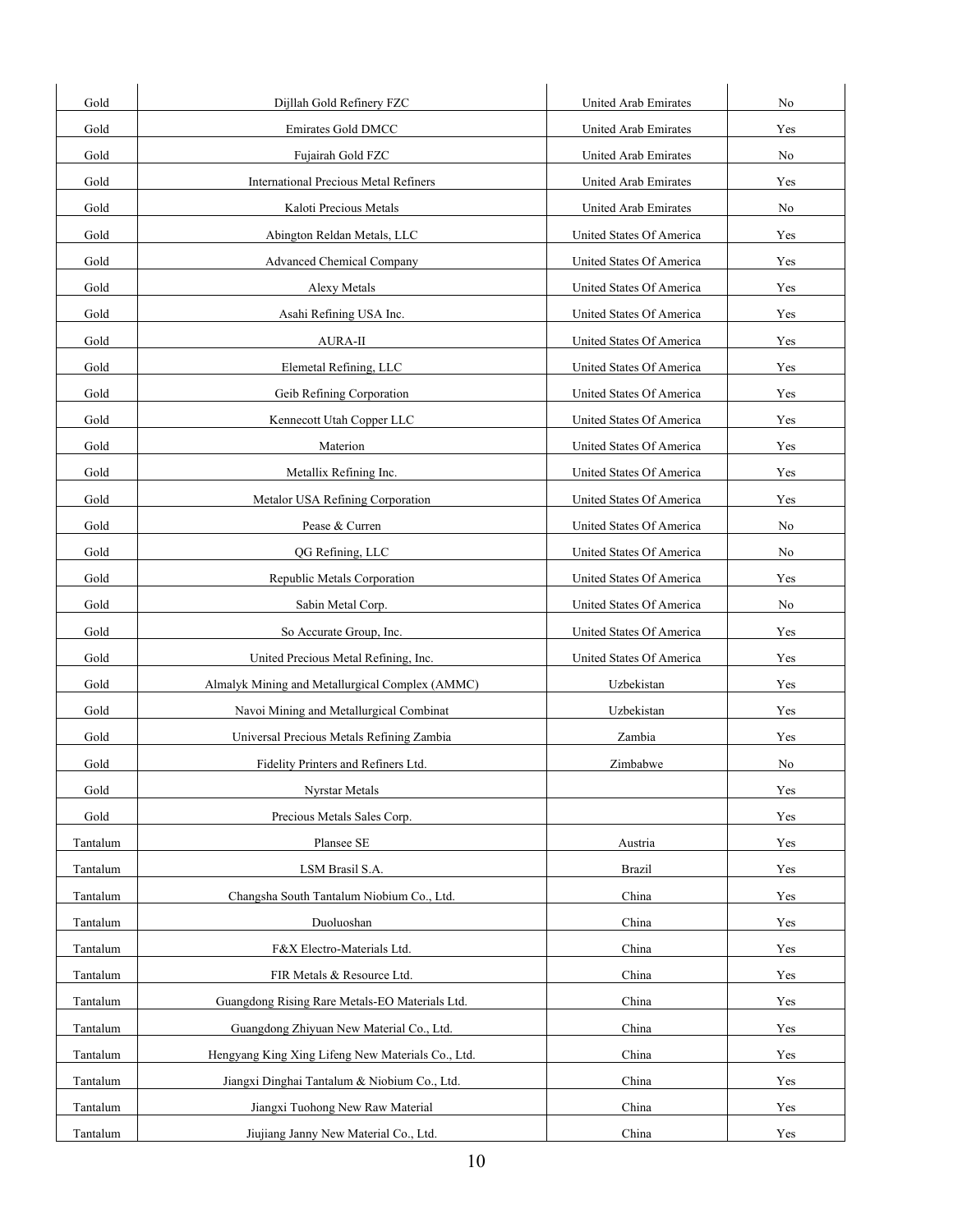| Tantalum | JiuJiang JinXin Nonferrous Metals Co., Ltd.             | China                            | Yes |
|----------|---------------------------------------------------------|----------------------------------|-----|
| Tantalum | Jiujiang Tanbre Co., Ltd.                               | China                            | Yes |
| Tantalum | Jiujiang Zhongao Tantalum & Niobium Co., Ltd.           | China                            | Yes |
| Tantalum | King-Tan Tantalum Industry Ltd.                         | China                            | Yes |
| Tantalum | Ningxia Orient Tantalum Industry Co., Ltd.              | China                            | Yes |
| Tantalum | XinXing HaoRong Electronic Material Co., Ltd.           | China                            | Yes |
| Tantalum | Yancheng Jinye New Material Technology Co., Ltd.        | China                            | Yes |
| Tantalum | Yanling Jincheng Tantalum & Niobium Co., Ltd.           | China                            | Yes |
| Tantalum | Yichun Jin Yang Rare Metal Co., Ltd.                    | China                            | Yes |
| Tantalum | NPM Silmet AS                                           | Estonia                          | Yes |
| Tantalum | H.C. Starck Hermsdorf GmbH                              | Germany                          | Yes |
| Tantalum | H.C. Starck Surface Technology and Ceramic Powders GmbH | Germany                          | Yes |
| Tantalum | H.C. Starck Tantalum and Niobium GmbH                   | Germany                          | Yes |
| Tantalum | Metallurgical Products India Pvt., Ltd.                 | India                            | Yes |
| Tantalum | Global Advanced Metals Aizu                             | Japan                            | Yes |
| Tantalum | H.C. Starck Ltd.                                        | Japan                            | Yes |
| Tantalum | Mitsui Mining and Smelting Co., Ltd.                    | Japan                            | Yes |
| Tantalum | Taki Chemical Co., Ltd.                                 | Japan                            | Yes |
| Tantalum | Ulba Metallurgical Plant JSC                            | Kazakhstan                       | Yes |
| Tantalum | <b>KEMET Blue Metals</b>                                | Mexico                           | Yes |
| Tantalum | Solikamsk Magnesium Works OAO                           | Russian Federation               | Yes |
| Tantalum | H.C. Starck Co., Ltd.                                   | Thailand                         | Yes |
| Tantalum | CP Metals Inc.                                          | United States Of America         | Yes |
| Tantalum | D Block Metals, LLC                                     | United States Of America         | Yes |
| Tantalum | Exotech Inc.                                            | United States Of America         | Yes |
| Tantalum | Global Advanced Metals Boyertown                        | United States Of America         | Yes |
| Tantalum | H.C. Starck Inc.                                        | United States Of America         | Yes |
| Tantalum | Hi-Temp Specialty Metals, Inc.                          | United States Of America         | Yes |
| Tantalum | <b>KEMET Blue Powder</b>                                | United States Of America         | Yes |
| Tantalum | QuantumClean                                            | United States Of America         | Yes |
| Tantalum | Telex Metals                                            | United States Of America         | Yes |
| Tantalum | Tranzact, Inc.                                          | United States Of America         | Yes |
| Tantalum | Global Advanced Metals                                  |                                  | Yes |
| Tantalum | KEMET Corp.                                             |                                  | Yes |
| Tantalum | Power Resources Ltd.                                    |                                  | Yes |
| Tin      | Metallo Belgium N.V.                                    | Belgium                          | Yes |
| Tin      | Metallum Group Holding NV                               | Belgium                          | Yes |
| Tin      | EM Vinto                                                | Bolivia (Plurinational State Of) | Yes |
| Tin      | Operaciones Metalurgicas S.A.                           | Bolivia (Plurinational State Of) | Yes |
| Tin      | Cooperativa Metalurgica de Rondonia Ltda.               | <b>Brazil</b>                    | Yes |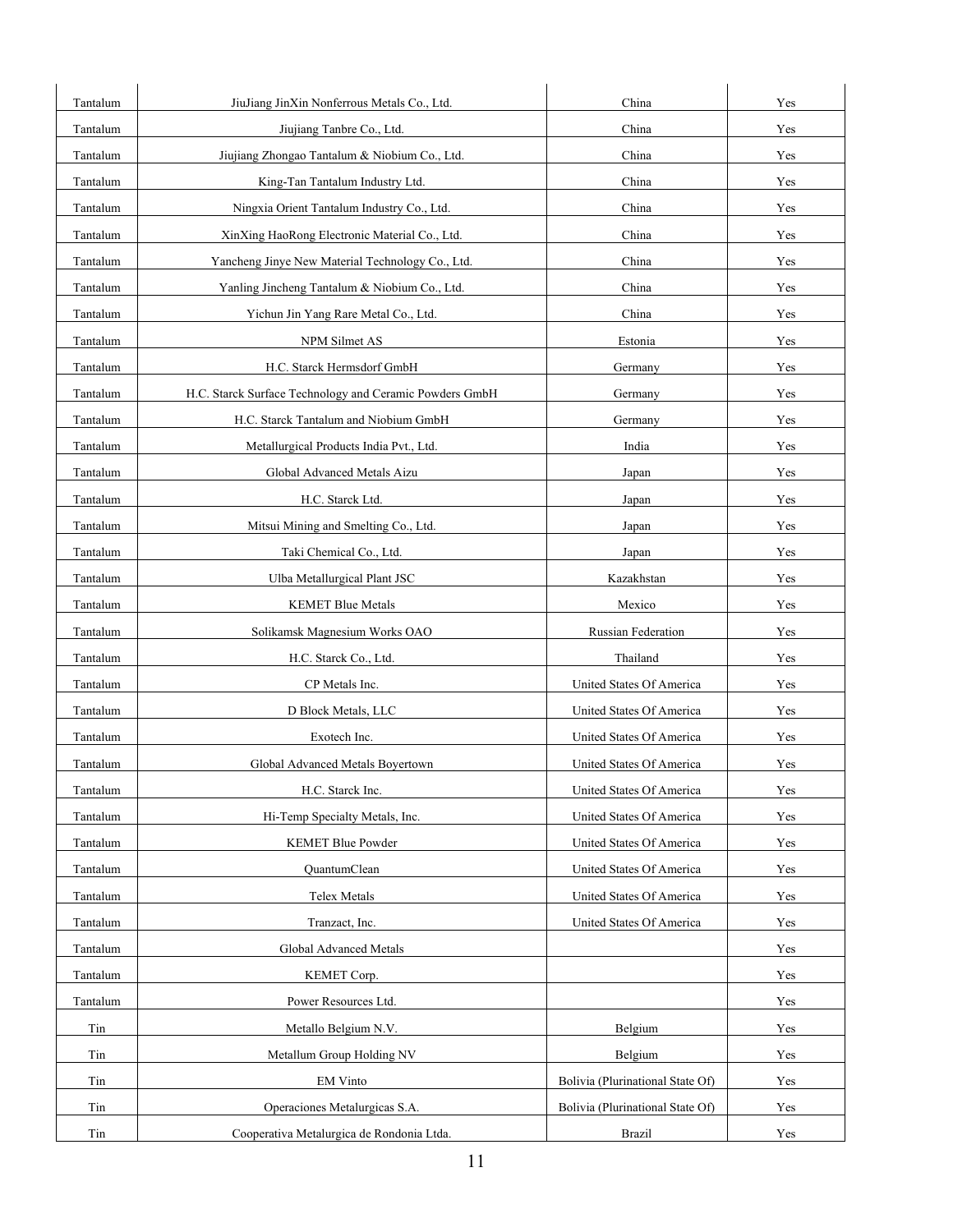| Tin | CRM Fundicao De Metais E Comercio De Equipamentos Eletronicos Do<br>Brasil Ltda | <b>Brazil</b> | Yes |
|-----|---------------------------------------------------------------------------------|---------------|-----|
| Tin | Estanho de Rondonia S.A.                                                        | <b>Brazil</b> | Yes |
| Tin | Fabrica Auricchio Industria e Comercio Ltda.                                    | <b>Brazil</b> | Yes |
| Tin | Magnu's Minerais Metais e Ligas Ltda.                                           | <b>Brazil</b> | Yes |
| Tin | Melt Metais e Ligas S.A.                                                        | <b>Brazil</b> | No  |
| Tin | Mineracao Taboca S.A.                                                           | <b>Brazil</b> | Yes |
| Tin | Resind Industria e Comercio Ltda.                                               | <b>Brazil</b> | Yes |
| Tin | Soft Metais Ltda.                                                               | <b>Brazil</b> | Yes |
| Tin | Super Ligas                                                                     | <b>Brazil</b> | Yes |
| Tin | White Solder Metalurgia e Mineracao Ltda.                                       | <b>Brazil</b> | Yes |
| Tin | Chenzhou Yunxiang Mining and Metallurgy Co., Ltd.                               | China         | Yes |
| Tin | Chifeng Dajingzi Tin Industry Co., Ltd.                                         | China         | Yes |
| Tin | China Tin Group Co., Ltd.                                                       | China         | Yes |
| Tin | Dongguan CiEXPO Environmental Engineering Co., Ltd.                             | China         | No  |
| Tin | Dongguan City Xida Soldering Tin Products Co.                                   | China         | Yes |
| Tin | Gejiu City Fuxiang Industry and Trade Co., Ltd.                                 | China         | No  |
| Tin | Gejiu Fengming Metallurgy Chemical Plant                                        | China         | Yes |
| Tin | Gejiu Kai Meng Industry and Trade LLC                                           | China         | No  |
| Tin | Gejiu Non-Ferrous Metal Processing Co., Ltd.                                    | China         | Yes |
| Tin | Gejiu Yunxi Group Corp.                                                         | China         | Yes |
| Tin | Gejiu Yunxin Nonferrous Electrolysis Co., Ltd.                                  | China         | Yes |
| Tin | Gejiu Zili Mining And Metallurgy Co., Ltd.                                      | China         | Yes |
| Tin | Guangdong Hanhe Non-Ferrous Metal Co., Ltd.                                     | China         | Yes |
| Tin | GUANGXI HUA TIN GOLD MINUTE FEE, LTD.                                           | China         | Yes |
| Tin | Guangxi Nonferrous Metals Group                                                 | China         | Yes |
| Tin | Guangxi Zhongshan Jin Yi Smelting Co., Ltd.                                     | China         | Yes |
| Tin | Guanyang Guida Nonferrous Metal Smelting Plant                                  | China         | Yes |
| Tin | Hezhou Jinwei Tin Co., Ltd.                                                     | China         | Yes |
| Tin | Hongqiao Metals (Kunshan) Co., Ltd.                                             | China         | Yes |
| Tin | HuiChang Hill Tin Industry Co., Ltd.                                            | China         | Yes |
| Tin | Huichang Jinshunda Tin Co., Ltd.                                                | China         | Yes |
| Tin | Hulterworth Smelter                                                             | China         | Yes |
| Tin | Jiang Jia Wang Technology Co.                                                   | China         | Yes |
| Tin | Jiangxi Ketai Advanced Material Co., Ltd.                                       | China         | Yes |
| Tin | Jiangxi New Nanshan Technology Ltd.                                             | China         | Yes |
| Tin | Ju Tai Industrial Co., Ltd.                                                     | China         | Yes |
| Tin | <b>LIAN JING</b>                                                                | China         | Yes |
| Tin | Linqu Xianggui Smelter Co., Ltd.                                                | China         | Yes |
| Tin | Ma An Shan Shu Guang Smelter Corp.                                              | China         | Yes |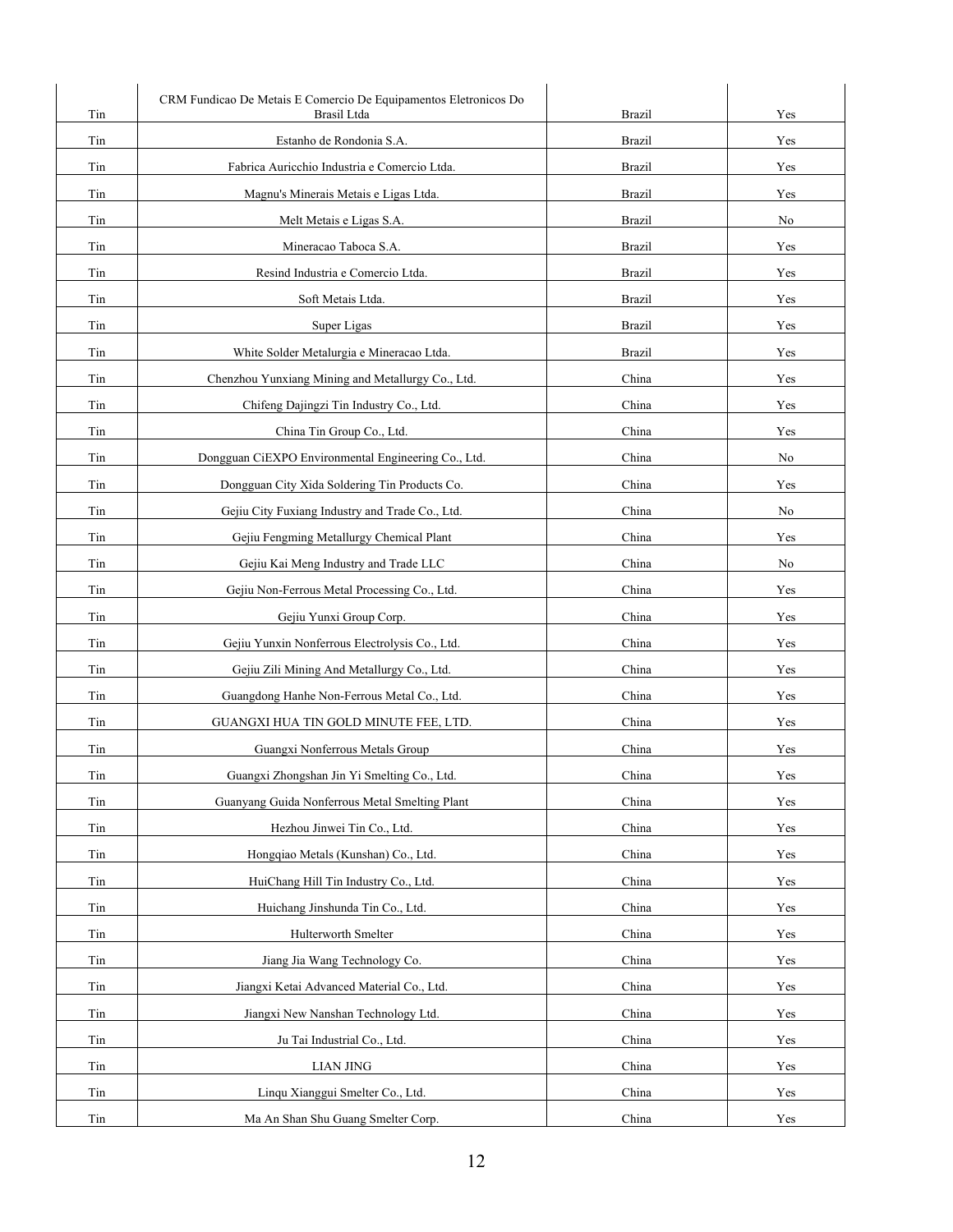| Tin | Ma'anshan Weitai Tin Co., Ltd.                     | China     | Yes |
|-----|----------------------------------------------------|-----------|-----|
| Tin | Ming Li Jia smelt Metal Factory                    | China     | Yes |
| Tin | Old City Metals Processing Co., Ltd.               | China     | Yes |
| Tin | Shan Tou Shi Yong Yuan Jin Shu Zai Sheng Co., Ltd. | China     | Yes |
| Tin | Shenzhen Hong Chang Metal Manufacturing Factory    | China     | Yes |
| Tin | Sichuan Guanghan Jiangnan casting smelters         | China     | Yes |
| Tin | Sigma Tin Alloy Co., Ltd.                          | China     | Yes |
| Tin | Solder Court Ltd.                                  | China     | Yes |
| Tin | Suzhou Nuonengda Chemical Co., Ltd.                | China     | Yes |
| Tin | Taicang City Nancang Metal Material Co., Ltd.      | China     | Yes |
| Tin | Three green surface technology limited company     | China     | Yes |
| Tin | Tianshui Ling Bo Technology Co., Ltd.              | China     | Yes |
| Tin | TIN PLATING GEJIU                                  | China     | Yes |
| Tin | TONG LONG                                          | China     | Yes |
| Tin | Top-Team Technology (Shenzhen) Ltd.                | China     | Yes |
| Tin | WUJIANG CITY LUXE TIN FACTORY                      | China     | Yes |
| Tin | Xiamen Honglu Tungsten Molybdenum Co., Ltd.        | China     | Yes |
| Tin | Xianghualing Tin Industry Co., Ltd.                | China     | Yes |
| Tin | Xin Furukawa Metal (Wuxi) Co., Ltd.                | China     | Yes |
| Tin | <b>XURI</b>                                        | China     | Yes |
| Tin | Yifeng Tin                                         | China     | Yes |
| Tin | Yiquan Manufacturing                               | China     | Yes |
| Tin | Yuecheng Tin Co., Ltd.                             | China     | Yes |
| Tin | Yunnan Chengfeng Non-ferrous Metals Co., Ltd.      | China     | Yes |
| Tin | Yunnan Chengo Electric Smelting Plant              | China     | Yes |
| Tin | Yunnan Copper Zinc Industry Co., Ltd.              | China     | Yes |
| Tin | Yunnan Geiju Smelting Corp.                        | China     | Yes |
| Tin | Yunnan Industrial Co., Ltd.                        | China     | Yes |
| Tin | Yunnan Malipo Baiyi Kuangye Co.                    | China     | Yes |
| Tin | Yunnan Tin Company Limited                         | China     | Yes |
| Tin | Yunnan Yunfan Non-ferrous Metals Co., Ltd.         | China     | No  |
| Tin | Zhongshan Jinye Smelting Co., Ltd                  | China     | Yes |
| Tin | Precious Minerals and Smelting Limited             | India     | No  |
| Tin | CV Ayi Jaya                                        | Indonesia | Yes |
| Tin | CV Dua Sekawan                                     | Indonesia | Yes |
| Tin | CV Gita Pesona                                     | Indonesia | Yes |
| Tin | CV United Smelting                                 | Indonesia | Yes |
| Tin | CV Venus Inti Perkasa                              | Indonesia | Yes |
| Tin | PT Alam Lestari Kencana                            | Indonesia | Yes |
| Tin | PT Aries Kencana Sejahtera                         | Indonesia | Yes |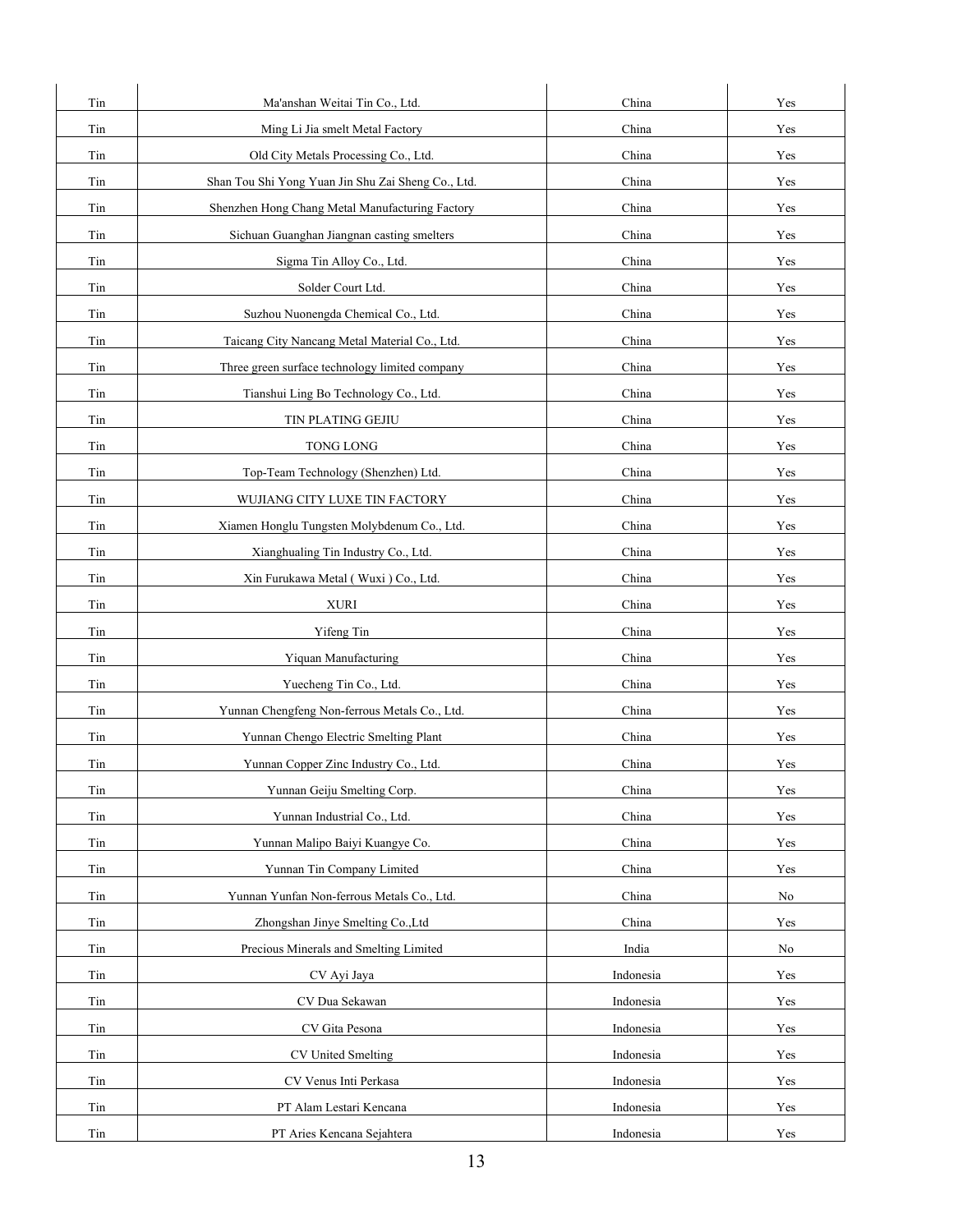| Tin | PT Artha Cipta Langgeng         | Indonesia | Yes                  |
|-----|---------------------------------|-----------|----------------------|
| Tin | PT ATD Makmur Mandiri Jaya      | Indonesia | Yes                  |
| Tin | PT Babel Inti Perkasa           | Indonesia | Yes                  |
| Tin | PT Babel Surya Alam Lestari     | Indonesia | Yes                  |
| Tin | PT Bangka Prima Tin             | Indonesia | $\operatorname{Yes}$ |
| Tin | PT Bangka Putra Karya           | Indonesia | Yes                  |
| Tin | PT Bangka Serumpun              | Indonesia | Yes                  |
| Tin | PT Bangka Timah Utama Sejahtera | Indonesia | Yes                  |
| Tin | PT Bangka Tin Industry          | Indonesia | Yes                  |
| Tin | PT Belitung Industri Sejahtera  | Indonesia | Yes                  |
| Tin | PT BilliTin Makmur Lestari      | Indonesia | Yes                  |
| Tin | PT Bukit Timah                  | Indonesia | Yes                  |
| Tin | PT Cipta Persada Mulia          | Indonesia | Yes                  |
| Tin | PT DS Jaya Abadi                | Indonesia | Yes                  |
| Tin | PT Eunindo Usaha Mandiri        | Indonesia | Yes                  |
| Tin | PT Inti Stania Prima            | Indonesia | Yes                  |
| Tin | PT Justindo                     | Indonesia | Yes                  |
| Tin | PT Karimun Mining               | Indonesia | Yes                  |
| Tin | PT Kijang Jaya Mandiri          | Indonesia | Yes                  |
| Tin | PT Lautan Harmonis Sejahtera    | Indonesia | Yes                  |
| Tin | PT Masbro Alam Stania           | Indonesia | Yes                  |
| Tin | PT Menara Cipta Mulia           | Indonesia | Yes                  |
| Tin | PT Mitra Stania Prima           | Indonesia | Yes                  |
| Tin | PT Mitra Sukses Globalindo      | Indonesia | Yes                  |
| Tin | PT NATARI                       | Indonesia | Yes                  |
| Tin | PT O.M. Indonesia               | Indonesia | Yes                  |
| Tin | PT Panca Mega Persada           | Indonesia | No                   |
| Tin | PT Premium Tin Indonesia        | Indonesia | Yes                  |
| Tin | PT Prima Timah Utama            | Indonesia | Yes                  |
| Tin | PT Rajawali Rimba Perkasa       | Indonesia | Yes                  |
| Tin | PT Rajehan Ariq                 | Indonesia | Yes                  |
| Tin | PT Refined Bangka Tin           | Indonesia | Yes                  |
| Tin | PT Sariwiguna Binasentosa       | Indonesia | Yes                  |
| Tin | PT Stanindo Inti Perkasa        | Indonesia | Yes                  |
| Tin | PT Sukses Inti Makmur           | Indonesia | $\operatorname{Yes}$ |
| Tin | PT Sumber Jaya Indah            | Indonesia | Yes                  |
| Tin | PT Timah Nusantara              | Indonesia | Yes                  |
| Tin | PT Timah Tbk Kundur             | Indonesia | Yes                  |
| Tin | PT Timah Tbk Mentok             | Indonesia | Yes                  |
| Tin | PT Tinindo Inter Nusa           | Indonesia | Yes                  |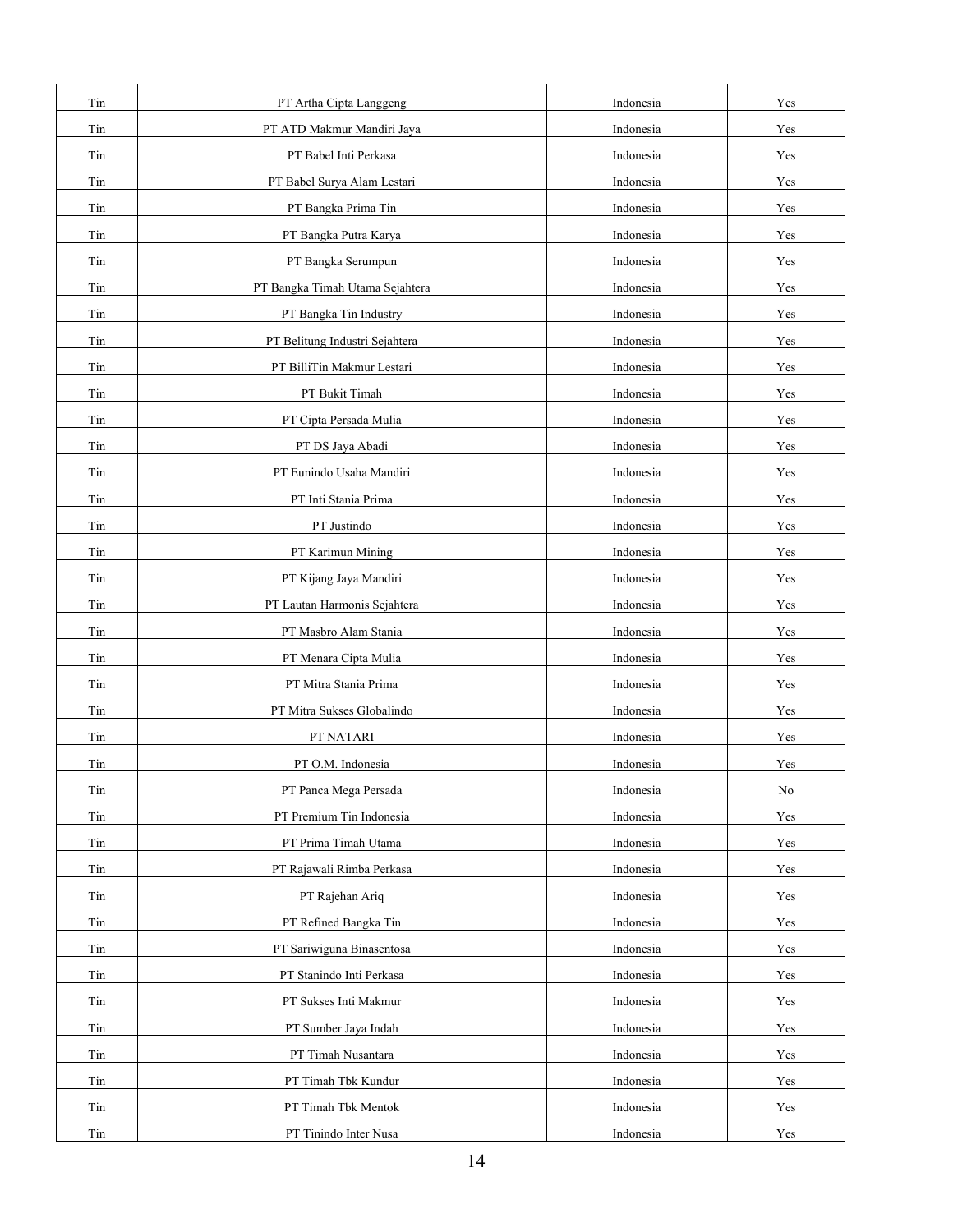| Tin      | PT Tirus Putra Mandiri                  | Indonesia                 | Yes |
|----------|-----------------------------------------|---------------------------|-----|
| Tin      | PT Tommy Utama                          | Indonesia                 | Yes |
| Tin      | PT Wahana Perkit Jaya                   | Indonesia                 | Yes |
| Tin      | OMODEO A. E S. METALLEGHE SRL           | Italy                     | Yes |
| Tin      | Chofu Works                             | Japan                     | Yes |
| Tin      | Dowa                                    | Japan                     | Yes |
| Tin      | Fuji Metal Mining Corp.                 | Japan                     | Yes |
| Tin      | Materials Eco-Refining Co., Ltd.        | Japan                     | Yes |
| Tin      | Mitsubishi Materials Corporation        | Japan                     | Yes |
| Tin      | Malaysia Smelting Corporation (MSC)     | Malaysia                  | Yes |
| $\rm{T}$ | Metahub Industries Sdn. Bhd.            | Malaysia                  | Yes |
| Tin      | Pongpipat Company Limited               | Myanmar                   | No  |
| Tin      | Minsur                                  | Peru                      | Yes |
| Tin      | O.M. Manufacturing Philippines, Inc.    | Philippines               | Yes |
| Tin      | Fenix Metals                            | Poland                    | Yes |
| Tin      | Novosibirsk Processing Plant Ltd.       | Russian Federation        | Yes |
| Tin      | Luna Smelter, Ltd.                      | Rwanda                    | Yes |
| Tin      | M/s ECO Tropical Resources              | Singapore                 | Yes |
| Tin      | CRM Synergies                           | Spain                     | Yes |
| Tin      | Metallo Spain S.L.U.                    | Spain                     | Yes |
| Tin      | <b>IMPAG AG</b>                         | Switzerland               | Yes |
| Tin      | Minchali Metal Industry Co., Ltd.       | Taiwan, Province Of China | Yes |
| Tin      | Pan Light Corporation                   | Taiwan, Province Of China | Yes |
| Tin      | Rui Da Hung                             | Taiwan, Province Of China | Yes |
| Tin      | Taiwan high-tech Co., Ltd.              | Taiwan, Province Of China | Yes |
| Tin      | Taiwan Huanliang                        | Taiwan, Province Of China | Yes |
| Tin      | Taiwan's lofty Enterprises Ltd.         | Taiwan, Province Of China | Yes |
| Tin      | WELLEY                                  | Taiwan, Province Of China | Yes |
| Tin      | O.M. Manufacturing (Thailand) Co., Ltd. | Thailand                  | Yes |
| Tin      | Thailand Mine Factory                   | Thailand                  | Yes |
| Tin      | Thaisarco                               | Thailand                  | Yes |
| Tin      | Untracore Co., Ltd.                     | Thailand                  | Yes |
| Tin      | Alpha                                   | United States Of America  | Yes |
| Tin      | Arco Alloys                             | United States Of America  | Yes |
| Tin      | Metallic Resources, Inc.                | United States Of America  | Yes |
| Tin      | Ney Metals and Alloys                   | United States Of America  | Yes |
| Tin      | Spectro Alloys Corp.                    | United States Of America  | Yes |
| Tin      | TAP                                     | United States Of America  | Yes |
| Tin      | Tin Technology & Refining               | United States Of America  | Yes |
| Tin      | An Thai Minerals Co., Ltd.              | Viet Nam                  | Yes |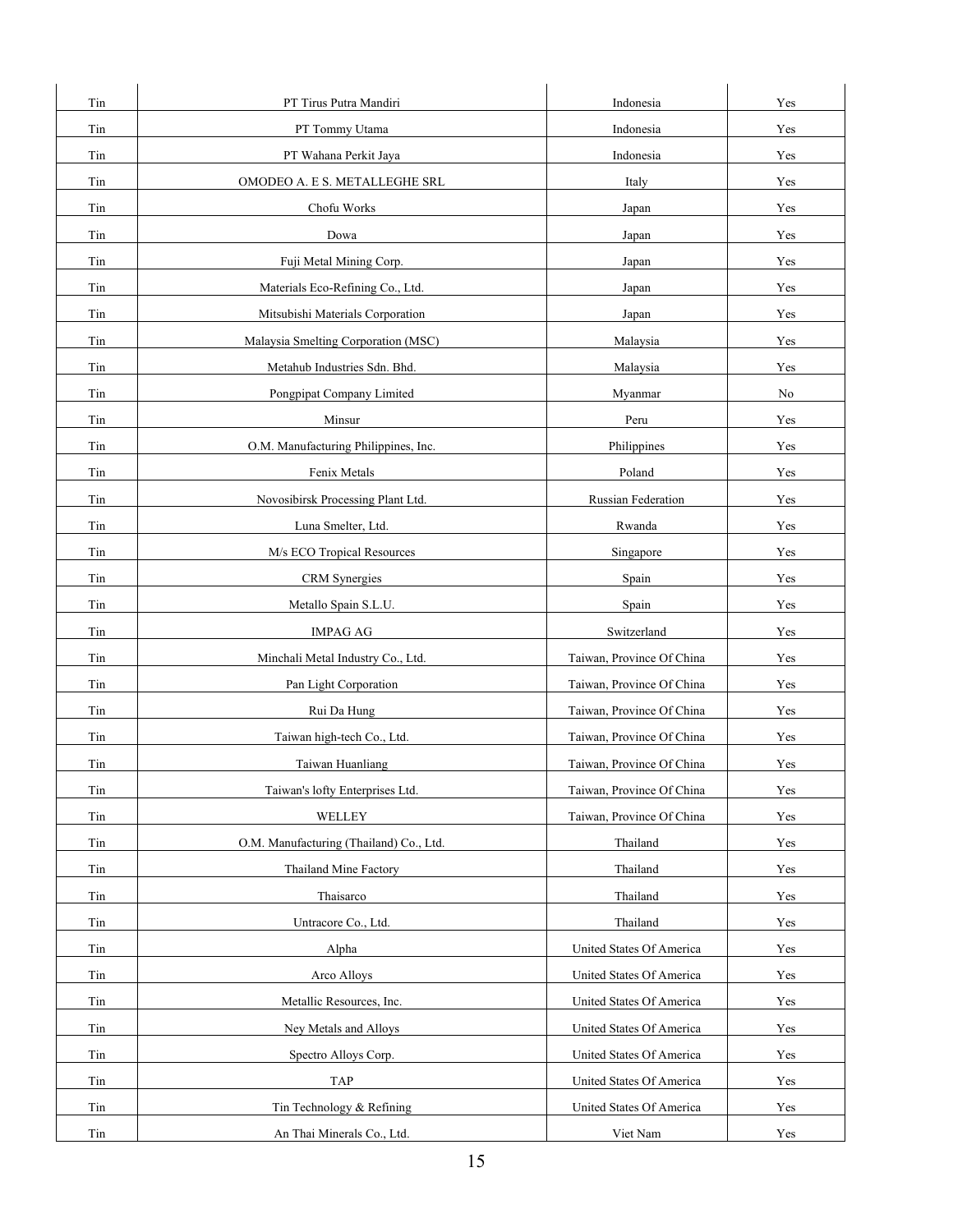| Tin      | An Vinh Joint Stock Mineral Processing Company                                                  | Viet Nam      | No  |
|----------|-------------------------------------------------------------------------------------------------|---------------|-----|
| Tin      | Electro-Mechanical Facility of the Cao Bang Minerals & Metallurgy Joint<br><b>Stock Company</b> | Viet Nam      | No  |
| Tin      | Nghe Tinh Non-Ferrous Metals Joint Stock Company                                                | Viet Nam      | No  |
| Tin      | Thai Nguyen Mining and Metallurgy Co., Ltd.                                                     | Viet Nam      | Yes |
| Tin      | Tuyen Quang Non-Ferrous Metals Joint Stock Company                                              | Viet Nam      | No  |
| Tin      | VQB Mineral and Trading Group JSC                                                               | Viet Nam      | No  |
| Tungsten | Wolfram Bergbau und Hutten AG                                                                   | Austria       | Yes |
| Tungsten | <b>ACL Metais Eireli</b>                                                                        | <b>Brazil</b> | Yes |
| Tungsten | Albasteel Industria e Comercio de Ligas Para Fundicao Ltd.                                      | <b>Brazil</b> | Yes |
| Tungsten | Cronimet Brasil Ltda                                                                            | <b>Brazil</b> | Yes |
| Tungsten | Chenzhou Diamond Tungsten Products Co., Ltd.                                                    | China         | Yes |
| Tungsten | China Minmetals Non-ferrous Metals Holding Co., Ltd.                                            | China         | Yes |
| Tungsten | China Molybdenum Co., Ltd.                                                                      | China         | Yes |
| Tungsten | Chongyi Zhangyuan Tungsten Co., Ltd.                                                            | China         | Yes |
| Tungsten | CNMC (Guangxi) PGMA Co., Ltd.                                                                   | China         | No  |
| Tungsten | Dayu Jincheng Tungsten Industry Co., Ltd.                                                       | China         | Yes |
| Tungsten | Dayu Weiliang Tungsten Co., Ltd.                                                                | China         | Yes |
| Tungsten | Fujian Ganmin RareMetal Co., Ltd.                                                               | China         | Yes |
| Tungsten | Fujian Jinxin Tungsten Co., Ltd.                                                                | China         | Yes |
| Tungsten | Fujian Xinlu Tungsten                                                                           | China         | Yes |
| Tungsten | Ganzhou Haichuang Tungsten Co., Ltd.                                                            | China         | Yes |
| Tungsten | Ganzhou Huaxing Tungsten Products Co., Ltd.                                                     | China         | Yes |
| Tungsten | Ganzhou Jiangwu Ferrotungsten Co., Ltd.                                                         | China         | Yes |
| Tungsten | Ganzhou Seadragon W & Mo Co., Ltd.                                                              | China         | Yes |
| Tungsten | Ganzhou Yatai Tungsten Co., Ltd.                                                                | China         | Yes |
| Tungsten | GEM Co., Ltd.                                                                                   | China         | Yes |
| Tungsten | Guangdong Xianglu Tungsten Co., Ltd.                                                            | China         | Yes |
| Tungsten | Hunan Chenzhou Mining Co., Ltd.                                                                 | China         | Yes |
| Tungsten | Hunan Chuangda Vanadium Tungsten Co., Ltd. Wuji                                                 | China         | Yes |
| Tungsten | Hunan Chunchang Nonferrous Metals Co., Ltd.                                                     | China         | Yes |
| Tungsten | Hunan Litian Tungsten Industry Co., Ltd.                                                        | China         | Yes |
| Tungsten | Jiangwu H.C. Starck Tungsten Products Co., Ltd.                                                 | China         | Yes |
| Tungsten | Jiangxi Gan Bei Tungsten Co., Ltd.                                                              | China         | Yes |
| Tungsten | Jiangxi Minmetals Gao'an Non-ferrous Metals Co., Ltd.                                           | China         | No  |
| Tungsten | Jiangxi Tonggu Non-ferrous Metallurgical & Chemical Co., Ltd.                                   | China         | Yes |
| Tungsten | Jiangxi Xianglu Tungsten Co., Ltd.                                                              | China         | Yes |
| Tungsten | Jiangxi Xinsheng Tungsten Industry Co., Ltd.                                                    | China         | Yes |
| Tungsten | Jiangxi Xiushui Xianggan Nonferrous Metals Co., Ltd.                                            | China         | Yes |
| Tungsten | Jiangxi Yaosheng Tungsten Co., Ltd.                                                             | China         | Yes |